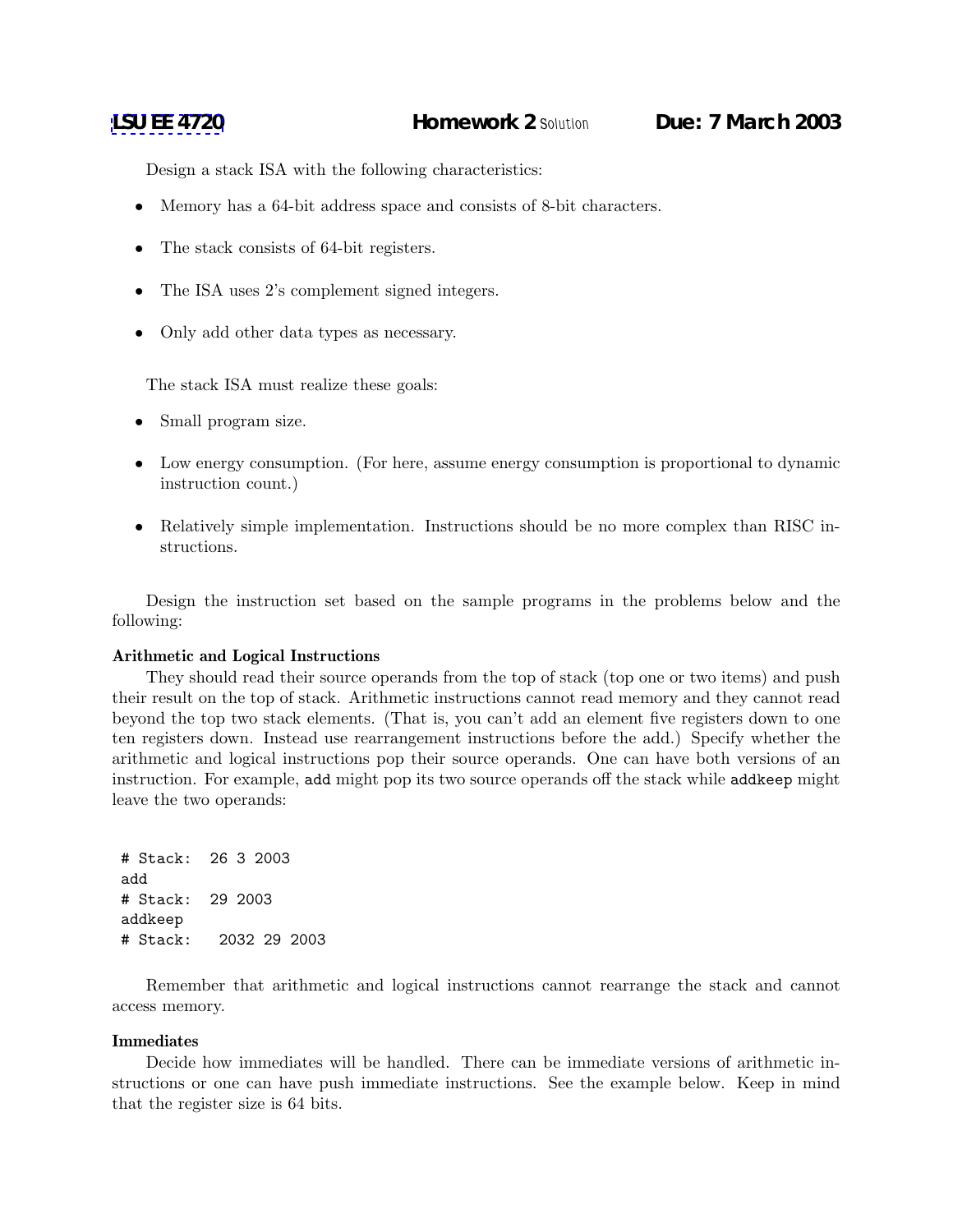# Stack: 123 addi 3 # An immediate add. # Stack: 126 pushi 3 # Stack: 3 126 add # Stack: 129

## **Load and Store Instructions**

Memory is read only by load instructions which push the loaded item on the stack. Memory is written only by store instructions which get the data to store from the top of the stack. Determine which addressing modes are needed for loads and stores, and design instructions with those modes.

### **Stack Rearrangement Instructions**

The stack rearrangement instructions change the order of items on the stack. Consider adding the following: exch, swaps the top two stack elements. roll n j, remove the top j stack elements and insert them starting after what was the nth stack element. (See the example.) Other stack rearrangement instructions are possible.

# stack 11 22 33 44 55 66 exch # stack 22 11 33 44 55 66 roll 5 2 # stack 33 44 55 22 11 66

# **Control Transfer Instructions**

Your ISA must have instructions to perform conditional branches, unconditional jumps, indirect jumps, and procedure calls. It must be possible to jump or make a procedure call to anywhere in the address space. (The only thing special the instruction used for a procedure call has to do is save a return address.) The branch instructions can (but do not have to) use a condition code register. No other registers can be used (other than those in the stack). Don't forget about the target address.

**Problem 1:** As specified below, describe your ISA and the design decisions used. (Don't completely solve this part until you have solved the other problems.)

(*a*) For each instruction used to solve the problems below or requested above, show the assembler syntax and the instruction's coding. The coding should show the opcode, immediate, and any other fields that are present. Don't forget the design goals. Also don't forget about control transfer targets.

There is no need to list a complete set of instructions, but for coding purposes assume their existence. (There must be a way of coding a complete set of instructions that realize the goals of this stack ISA.)

*The solution to this part appears after the last problem.*

(*b*) Determine the size of the stack. Specify instruction coding and implementation issues used to determine the size.

*Stack size was set to 32 elements. The solution to Problem 3 used six stack elements (at most), if fewer were available additional instructions would be needed to move items from and to memory. Too many stack elements, say*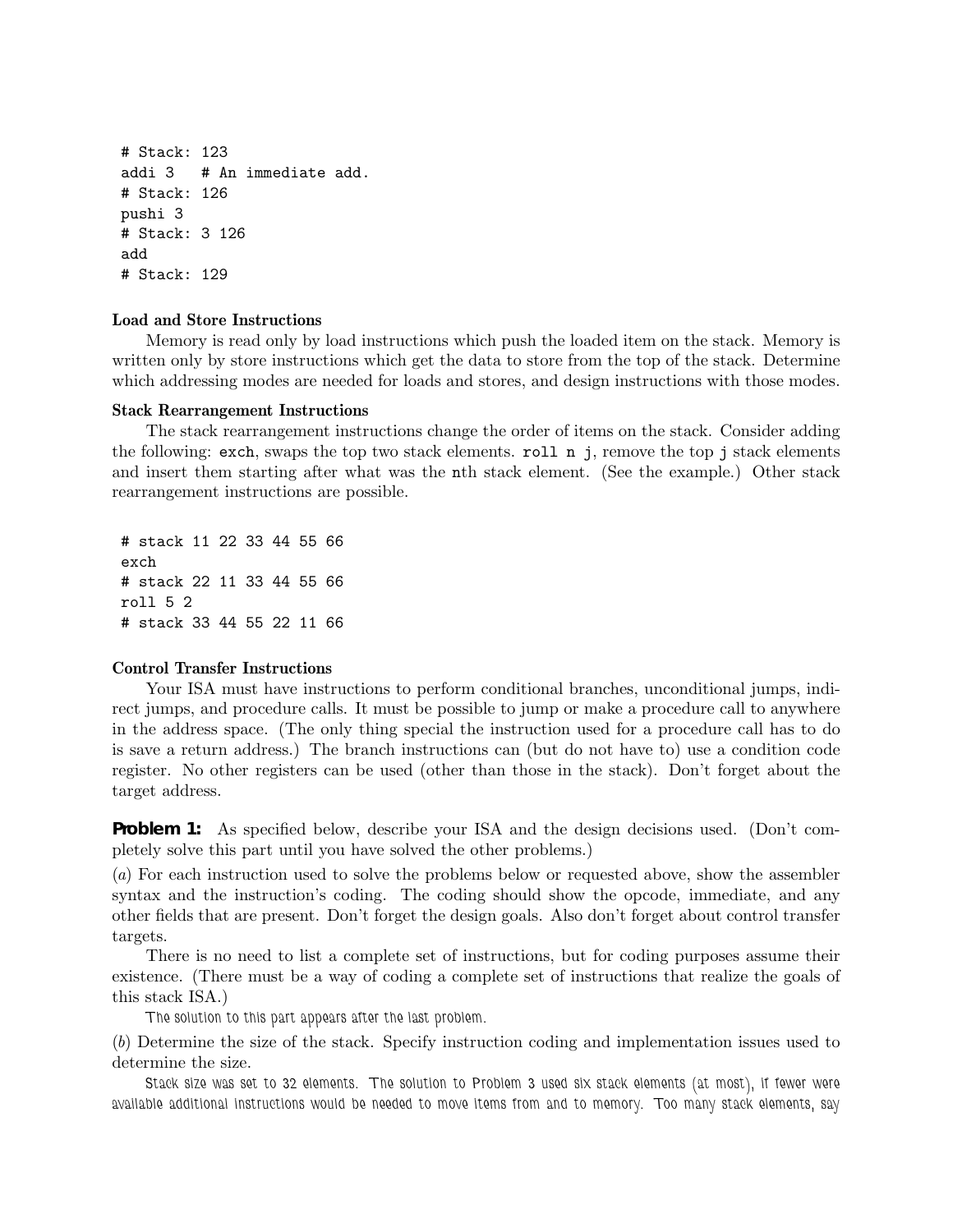*thousands, would be difficult to implement and a nightmare to program (or would go unused). Additional variations of the* index *and* roll *instructions would be needed to handle thousands of registers since one byte could not reference them all. A stack size of 32 was chosen to match the number of general purpose registers in RISC ISAs.*

(*c*) Explain your decision on whether there are immediate versions of arithmetic instructions. (The alternative is instructions like pushi.)

*A design goal was to include one-byte immediate arithmetic and other instructions. To do this only a few instructions could use immediates. This was limited to only a few arithmetic and logical instructions, the others could only get operands from the stack.*

(*d*) Explain your selection of memory addressing modes. Also, pick an addressing mode that you did not use and explain why not.

*The variable instruction size made it easy to include direct addressing (instruction holds entire memory address). Displacement addressing was included because it is so commonly used but the offset was limited to one byte to save opcodes. (RISC ISAs need larger offsets since they lack a direct addressing mode and so the offset is used as the second* half of an address, the first being loaded into a register with an instruction like  $\text{lui.}$ ) Indirect addressing was included to *keep code size down. (That is, a* load.o.word 0 *loads the same address as* loadr.sw *but it uses two bytes instead of one.)*

*Memory indirect, and postincrement addressing would have helped in reducing code size, they were not included since instructions could not exceed RISC-like complexity.*

(*e*) Explain how other design decisions you have made help realize the goals of small program size, low energy, or simple implementation.

*The five-bit-opcode, three-bit-operand format allowed many instructions to be coded in one byte, reducing program size. The use of a single 3-bit immediate field for many instructions simplifies implementation.*

(*f*) Describe any design decision you made that involved a tradeoff between code size, energy, or implementation simplicity. (Pick any pair.) *The original question asked only about code size and energy.* If you didn't make such a decision make one up.

*The ISA described above does not involve energy and code size tradeoffs, so here's a made-up decision. In ISA* A *every instruction has a one-byte opcode and any immediates must start in the second byte of an instruction. In ISA* B *there is a five-bit opcode and a three-bit immediate. With the exception of a* push *the three-bit immediate is the only kind of immediate an instruction can use (unlike the ISA described elsewhere in this homework). The* push *uses as many bytes as it needs for the immediate. Suppose 20% of dynamic instructions in ISA* A *could use the 3-bit immediate (if it were available), 10% require a one-byte immediate, and the remainder don't use immediates. The dynamic instruction count for ISA* B *would be 10% longer because of the added* push *instructions. On the other hand while those extra 10% instructions are two bytes each, the 20% of instructions that use a 3-bit immediate are 1 byte in ISA* B *but are two bytes in ISA* A*. Assuming the dynamic count is a reasonable predictor of the static code size, ISA* B *has smaller code size.*

**Problem 2:** Re-write the following MIPS code in your stack ISA.

```
lui $a0, %hi(array) # High 16 bits of symbol array.
 ori $a0, $a0, %lo(array) # Low 16 bits of symbol array.
 jal lookup # The name of a routine.
 nop
# Push handle large immediates no need to use two instructions.
push.v array
jl lookup
```
**Problem 3:** Re-write the solution to Homework 1 in your stack ISA, use the template below. (Use your own solution or the one posted.)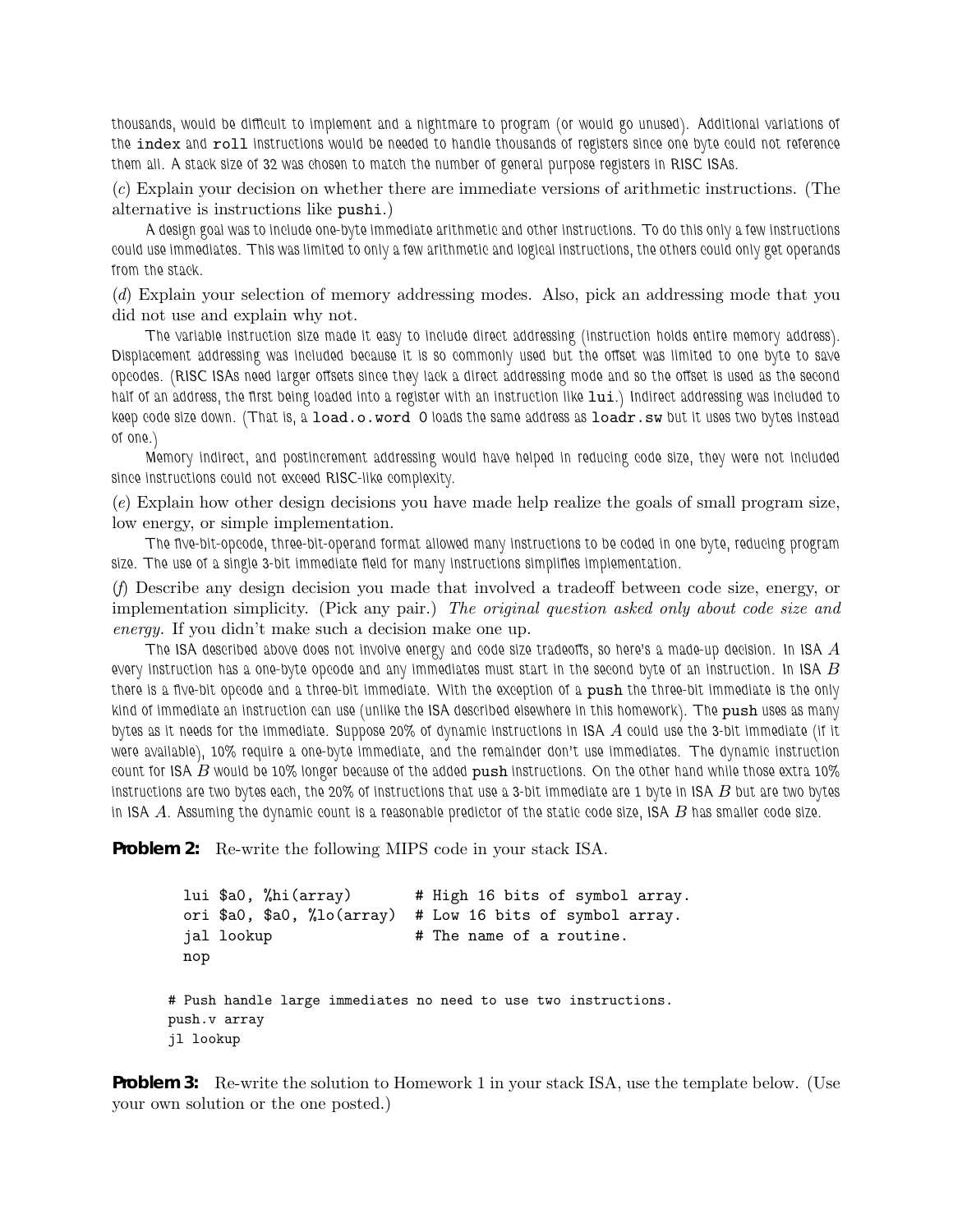lookup: # Call Arguments (TOS is the top of the stack.) # # TOS: Return address # TOS + 1: ADDR of first element of array. Array holds 64-bit integers. # TOS + 2: Number of elements in array. # TOS + 3: TARGET, element to count. # # Return Value # # TOS: Number of times TARGET appears in the array starting at ADDR. # Solution Here # # [ ] Don't forget the return. # Solution # ra ptr size target push.0 # count ra ptr size target rolls 2 5 # ptr size target count ra rollu.3 # size target ptr count ra sll.3 index.2 # ptr sizex8 target ptr count ra add # end target ptr count ra rolld.3 # ptr end target count ra cmpk.eq b.1 DONE LOOP: # ptr end target count ra index.0 loadr.sw # data ptr end target count ra index.3 # target data ptr end target count ra cmp.eq # target=data ptr end target count ra rolld.5 # count target=data ptr end target ra add # count ptr end target ra rollu.4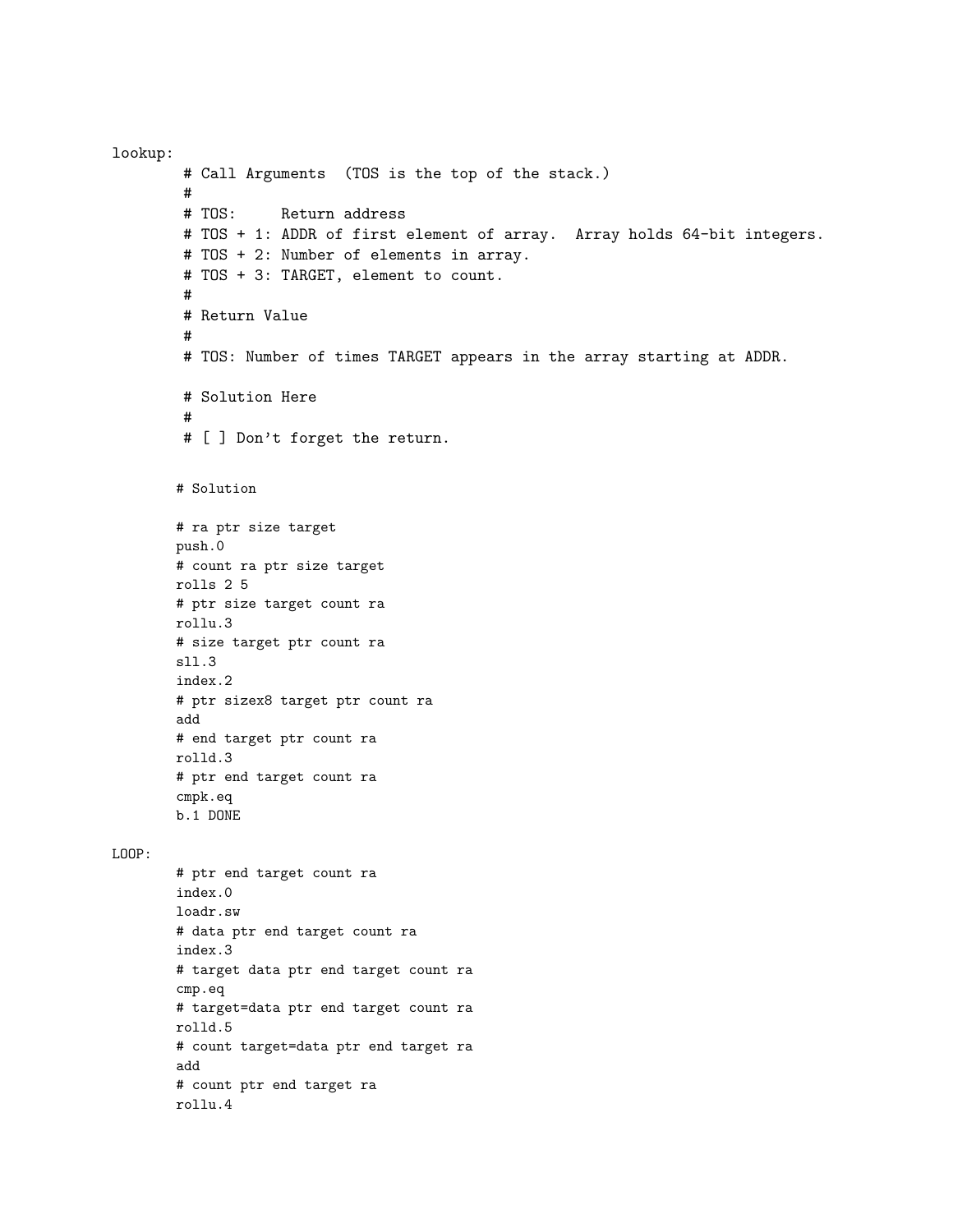```
# ptr end target count ra
addpower.3
cmpk.eq
b.1 LOOP
# ptr end target count ra
pop pop pop
# count ra
rollu.2
# ra count
j
```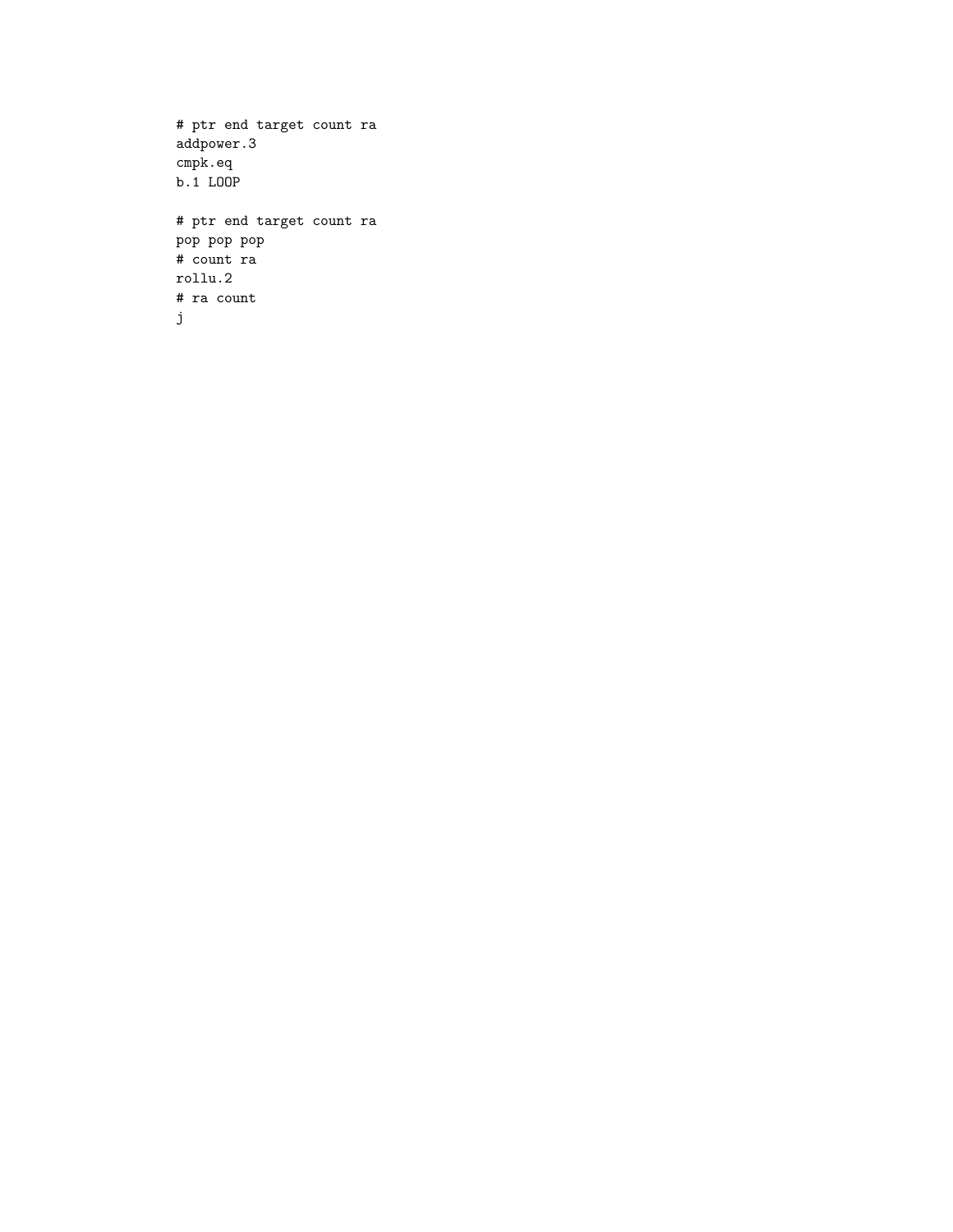# Comments on Solutions

Most solutions to this assignment included substantially correct programs, however several common mistakes or less-than-optimal choices were made in the stack ISAs. The following are common mistakes:

Lack of one-byte instructions. Since program size is a goal frequently used instructions should take one byte, whenever possible. Some solutions omitted any one-byte instructions, increasing code size.

Lack of immediate arithmetic instructions. A design goal was to reduce program size, including the ones in the assignment. If there are no immediate arithmetic or logical instructions then whenever an immediate is needed a push instruction must also be included, adding to program size. A justification given in some solutions for omitting immediate arithmetic instructions is a reduction in complexity or instruction count. Though these would be reduced, it would be at the expense of code size and energy, two other design goals.

Lack of one-byte immediates. Many solutions had ISAs with a single immediate size, sometimes very large. Since the goal is small program size and since many instructions can use small immediates, there should be some instructions using one-byte immediates. Other instructions could use larger immediates. (There is no reason why there should be a single immediate size.)

Lack of a 64-bit immediate. Since the register size is 64-bits there should be an instruction that can load a 64-bit constant, for example, pushi 0xfedcba9876543210.

Inclusion of lui-like instructions. Many solutions included instructions similar to MIPS loadupper immediate. Such instructions make sense in RISC ISAs because with their fixed instruction size there is no way to load a 32-bit constant (or whatever the instruction size is) or larger with one instruction. An lui paired with an or or some other instruction can load a 32-bit constant. With variable size instructions one can simply have a pushi (or other instruction) that uses a 64-bit immediate, there is no need for anything like lui.

Inclusion of delayed branches. Delayed branches make sense only in certain pipelined implementations. (Such as those discussed in class so far.) On other implementations delayed branches add to complexity without adding much to performance. (This was mentioned in class several times.) For that reason, delayed branches should have been omitted or their inclusion should have been justified.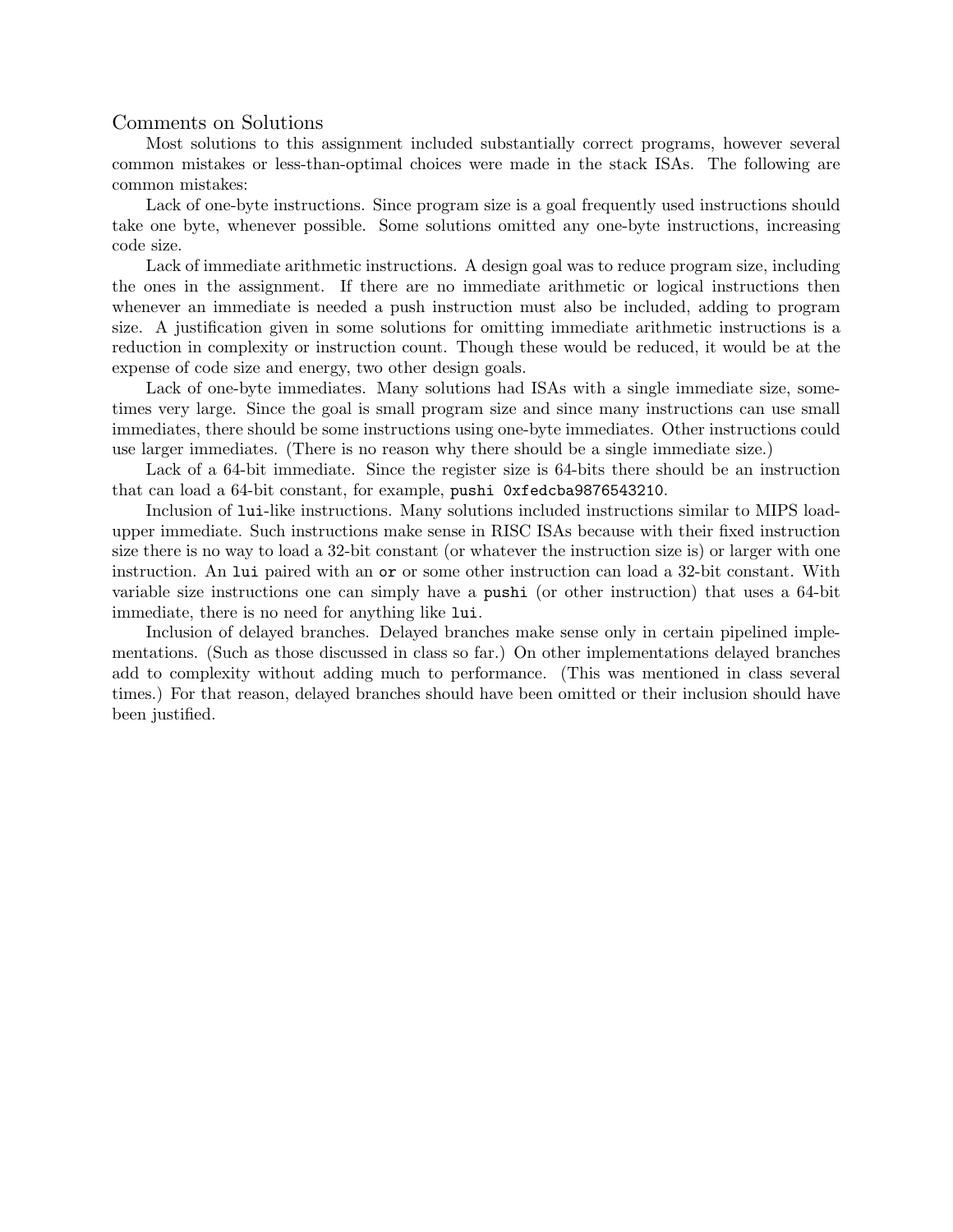# Solution to Problem 1a

A feature of stack ISAs and a design goal in this problem is small program size. Small program size is realized by choosing instructions that minimize static instruction count and by coding instructions so they are as small as practical.

## Instruction Choice

The choice of instructions was based on those needed for the solution to the last problem in this assignment (for example, add and branch instructions). Other commonly needed instructions were added (for example, xor and store).

Though powerful instructions (for example, those that perform multiple operations such as shift and add) would help reduce the static instruction count they were not added because the problem restricted the ISA to instructions that are no more complex than typical RISC instructions.

## Data Types

The ISA uses 64-bit signed and unsigned integers. The memory is byte-addressed and items are in big-endian byte order.

### Instruction Coding Overview

To minimize program size the coding was chosen so that as many instructions as possible were only one byte. The Problem 3 solution had several arithmetic and other instructions that used immediate operands. To squeeze them down to one byte the coding was based on a five-bit opcode and a three-bit extension field. The extension field holds an immediate or other constant data, or can be used for an extension of the opcode field (as is the function field in MIPS).

Instructions that use the extension field for anything other than an opcode (such as an immediate) are called Type 1, the rest are called Type 2. Let  $i_1$  denote the number of Type-1 instructions. Clearly  $i_1 \leq 32$  and the number of possible Type-2 instructions is  $8(32 - i_1)$ .

The maximum number of Type 1 instructions is small and so only those instructions which occurred frequently and needed a small (or other) immediate were given Type 1 codings. The other instructions either did not use immediates or had immediates in following bytes.

The size of the extension field was a tradeoff between the number of possible Type 1 instructions and the usefulness of the immediate. (That is, with a 1-bit immediate there could be as many as 128 Type 1 instructions but there would be few cases where the 1-bit immediate would be useful.)

An example of a Type 1 instruction is  $add.i$ :

```
add.4 # Add 4 to the element at the top of stack.
# Coding of add.4
Field Name: | opcode | ext |
Field Value: | 0 | 100 |
Bit Number: 7 6 5 4 3 2 1 0
```
The extension field can hold data other than an immediate. The subtype of an instruction specifies what kind of data the immediate field holds. An add.i is subtype i. The table below shows the subtypes, the subtypes are explained in detail further below. In the table EX refers to the entire extension field (all 3 bits), EX10 refers to bits 1 and 0 and EX2 refers to bit 2.

```
1i Use EX as immediate. Whether it's sign extended depends on the instruction.
```
- 1v Immediate in following bytes. EX gives immediate size and padding.
- 1s Size and padding of data item loaded or stored from memory.
- 1c Comparison. EX specifies type of comparison.
- 1t How jump target is determined.
- 1b Branch condition and size of displacement.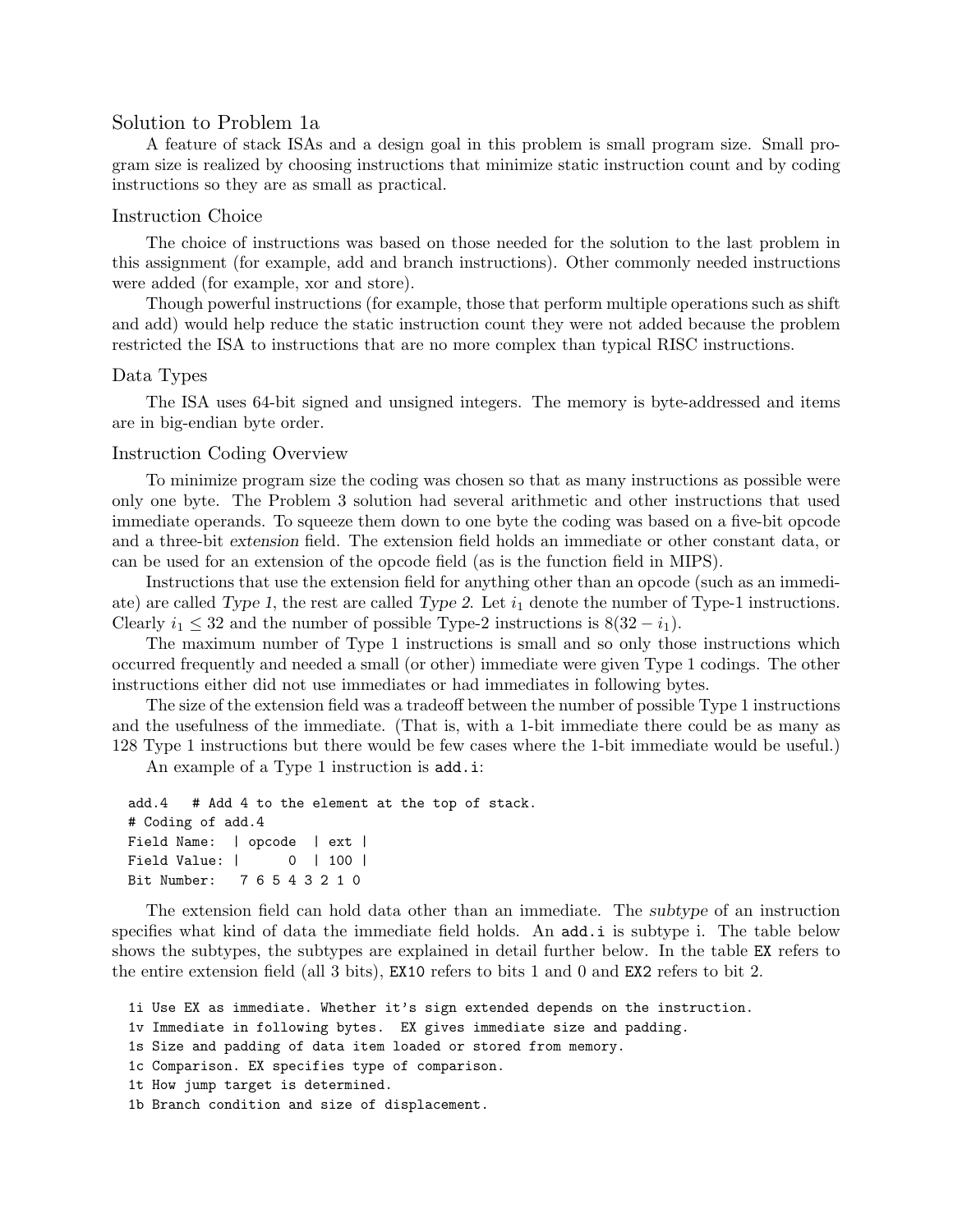1o Use EX for additional opcode bits. (Type 2 instruction.)

The assembly language syntax for Type 1 instructions consists of the mnemonic (such as add) followed by a dot and the extension field value, if known, otherwise the subtype name. For example, add.3 means add the immediate 3 to the TOS while add.i refers to a Type 1i add instruction without specifying what the immediate is (as one does when describing the syntax).

#### Instructions

A complete list of instructions appears below, starting with Type 1 instructions.

Opcode 1 push.i Push immediate on TOS. Opcode 2 push.v IMM Push immediate on TOS.

Instruction push. i pushes value in extension field,  $i$ , on the stack. Instruction push. v pushes IMM on the stack. IMM is computed using the next 0 to 8 bytes based on the EXT field value as specified in the table below:

Type 1v -- Immediate follows first byte of instruction. EX: Sz: Description 0: 2: IMM is one byte, no sign extension. 1: 3: IMM is two bytes, no sign extension. 2: 5: IMM is four bytes, no sign extension. 3: 9: IMM is eight bytes. 4: 2: IMM is one byte, sign extend. 5: 3: IMM is two bytes, sign extend. 6: 5: IMM is four bytes, sign extend. 7: 1: For push, use 0 as value; for others use TOS + 1. EX is value of extension field. Sz is total instruction size. Execution Examples: # 111 222 333 444 555 666 push.7 # Type 1i # 7 111 222 333 444 555 666 push 0x11 # Type 1v, EX = 0 (one byte immediate, don't sign extend) # 0x1 7 111 222 333 444 555 666 push -10 # Type 1v, EX = 4 (one byte immediate, sign extend) # -10 0x1 7 111 222 333 444 555 666 push 0x123 # Type 1v, EX = 1 (two byte immediate, don't sign extend) # 0x123 -10 0x1 7 111 222 333 444 555 666 push 0x123456789 # Type 1v, EX = 3 (Eight byte immediate. ) # 0x123456789 0x123 -10 0x1 7 111 222 333 444 555 666 Coding Examples: push.7 # Type 1i # Coding of instruction above.

First Byte | opcode | ext | | 00001 | 111 | 76543 210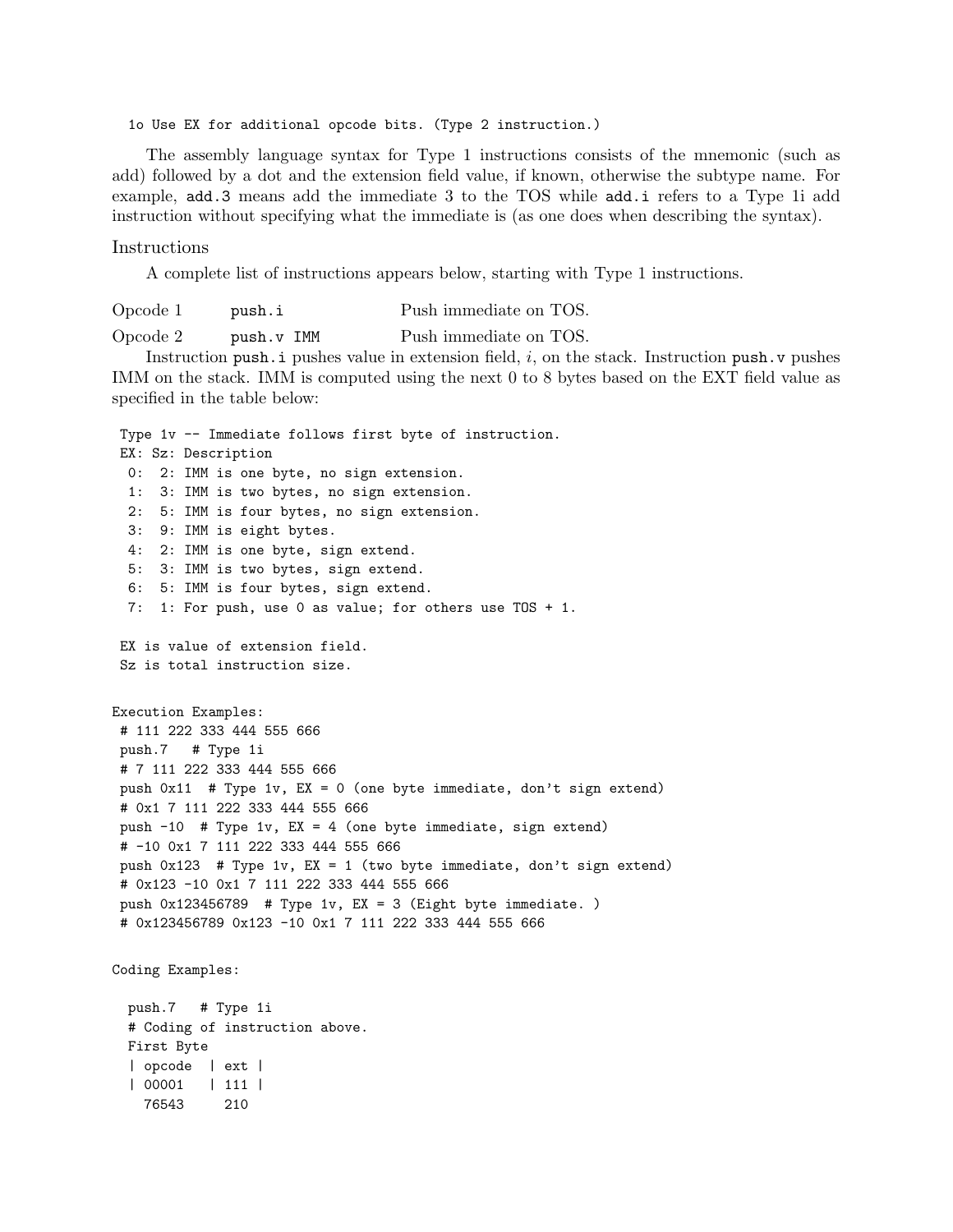push 0x123 # Type 1v, EX = 1 (two byte immediate, don't sign extend) # Coding of instruction above. First Byte Second and Third Byte | opcode | ext | | IMM | | | 00010 | 001 | | 0x123 | 00000 000 1111100000000000 76543 210 5432109876543210 Opcode 3 rollu.i Roll up by 1, width i. Pop the TOS and insert it so that it becomes the i'th element. Example: # 111 222 333 444 555 666 rollu.3 # 222 333 111 444 555 666 Coding Example: rollu.3 # Type 1i # Coding of instruction above. First Byte | opcode | ext | | 00011 | 011 | 76543 210 Opcode 4 rolld.i Roll down by 1, width i. Remove the i'th element and push it on the TOS. Opcode 5 index.i Push a copy of element i (the  $(i + 1)$ 'th element). Example: # 111 222 333 444 555 666 index.0 # 111 111 222 333 444 555 666 index.4 # 444 111 111 222 333 444 555 666 Coding Example: index.4 # Type 1i # Coding of instruction above. First Byte | opcode | ext | | 00101 | 100 | 76543 210 Opcode 0 add.i Remove the TOS add it to i push the result. Opcode 6 add.v IMM Remove the TOS add it to IMM push the result.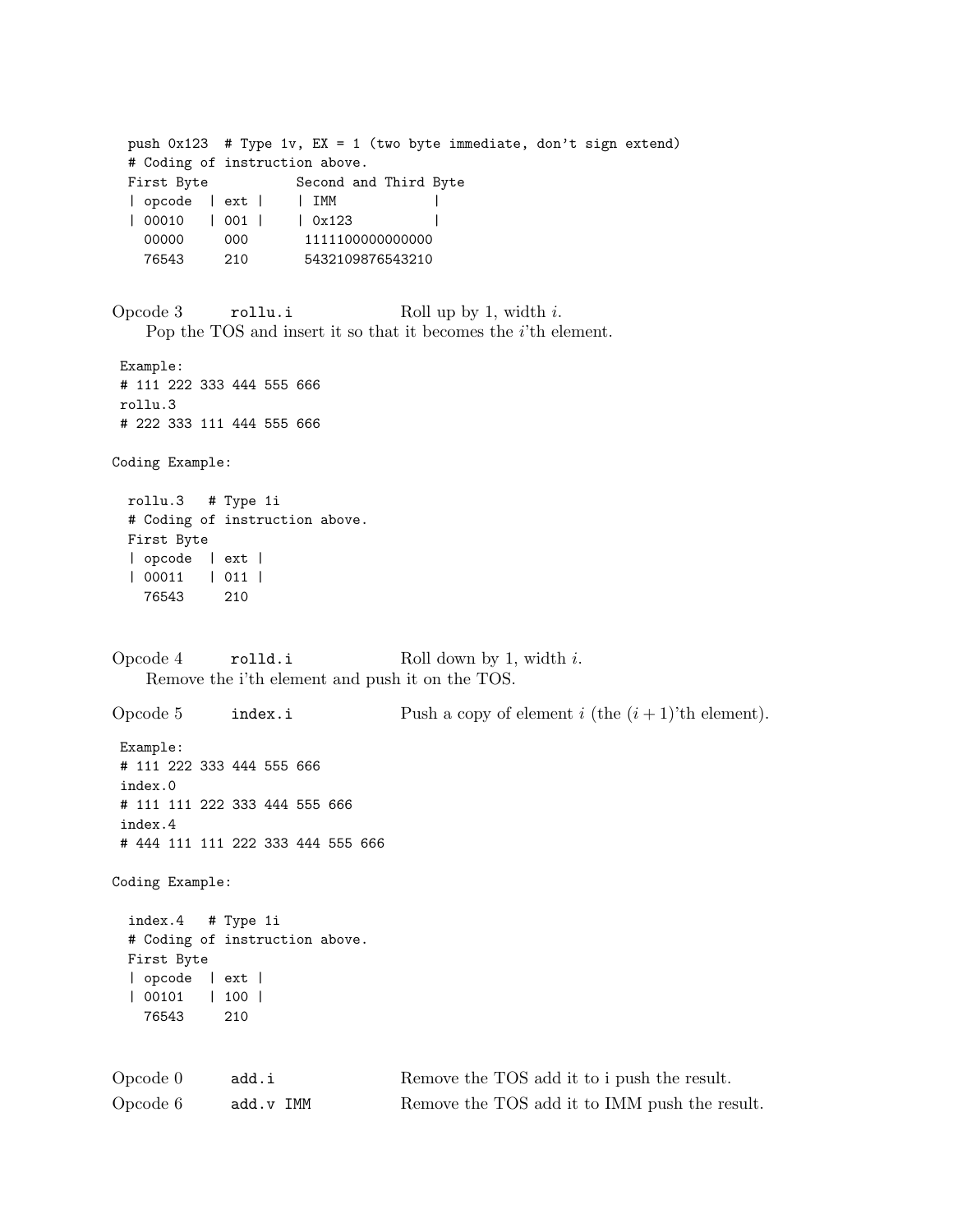See the Type 1v table above for sizes and padding of IMM.

Coding Examples

```
add.0 # Type 1i
# Coding of instruction above.
First Byte
| opcode | ext |
| 00000 | 000 |
 76543 210
add.v 0x12345678 # Type 1v
# Coding of instruction above.
First Byte Following four bytes.
| opcode | ext | | IMM |
| 00110 | 011 | | 0x12345678 |
 00000 000 33222222222211111111110000000000
 76543 210 10987654321098765432109876543210
```
Opcode 7 addpower.i Remove the TOS add  $2^i$  to it and push the result.

Opcode 8 sub.i Remove the TOS subtract i from it and push the result. A sub.v is not included because it would not be used often enough to justify a Type-1 coding.

| Opcode 9  | sll.i | Shift left logical.     |
|-----------|-------|-------------------------|
| Opcode 10 | srl.i | Shift right logical.    |
| Opcode 11 | sra.i | Shift right arithmetic. |

Remove the TOS, perform the shift by  $i+1$  bits and push the result. The assembly language syntax shows the shift amount while the EX field will be coded with the shift amount plus 1. For example, sll.1 shifts left by one bit and the EX field holds a zero. There is a shift instruction for shifts beyond 9 bits.

Opcode 12 b.b DISP Branch if TOS non-zero b=1 or if TOS zero (b=0).

A displacement is found in the following  $2^{ex10}$  bytes, the next instruction is the PC plus the displacement.

Examples:

```
b.1 TARGET # Branch if TOS non-zero. TARGET is 20 bytes ahead.
# Coding of instruction above.
First Byte Second Byte
| opcode | ext | | DISP |
| 01100 | 100 | | 10100 |
 00000 000 00000000
 76543 210 76543210
b.0 TARGET2 # Branch if TOS zero. TARGET2 is 0x1234 bytes ahead
# Coding of instruction above.
First Byte Second and Third Byte
| opcode | ext | | DISP |
```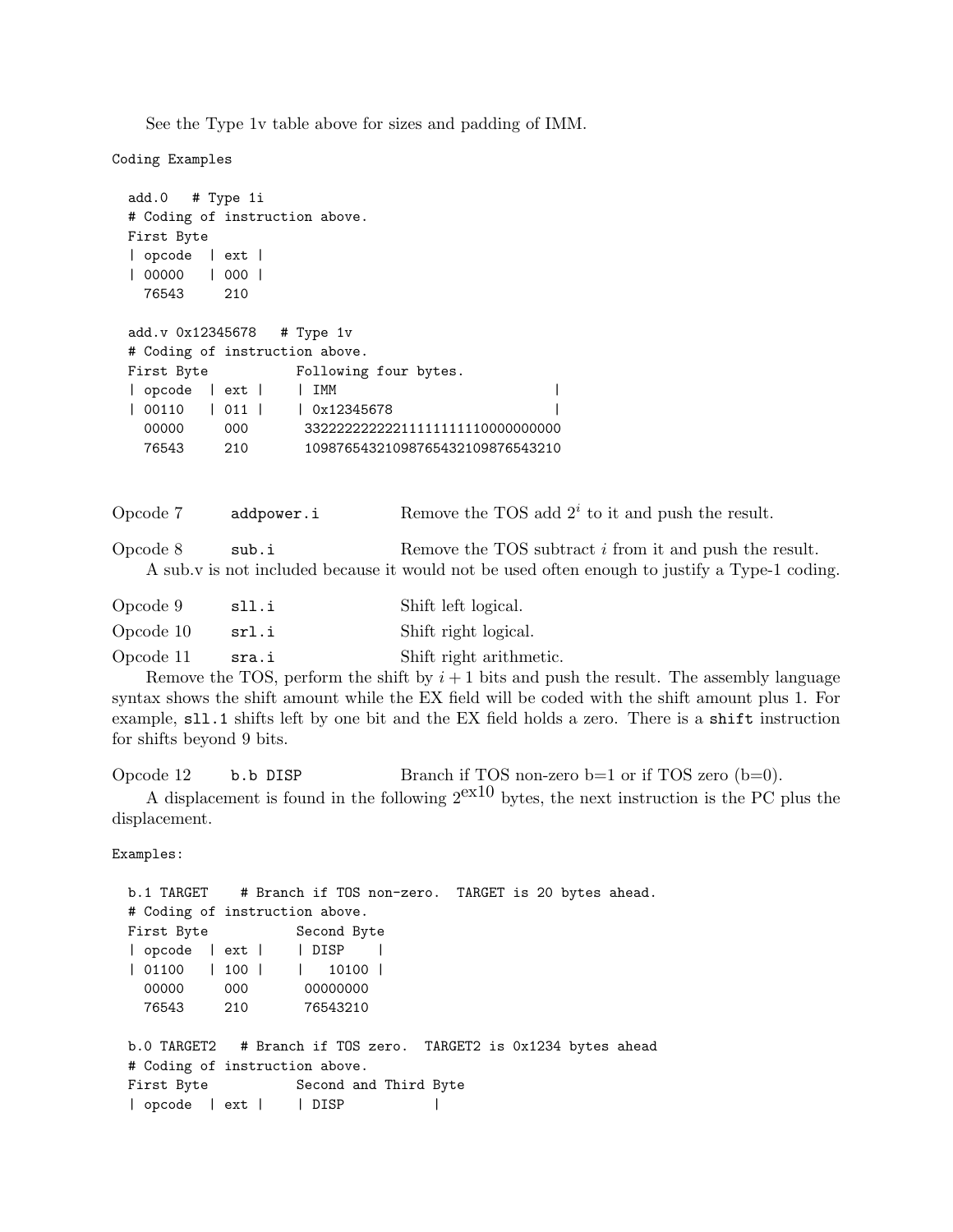| 101100 | 101 | 10x1234          |
|--------|-----|------------------|
| 00000  | 000 | 1111100000000000 |
| 76543  | 210 | 5432109876543210 |

Opcode 13 j.t DISPorTARGET Jump.

Opcode 14 jal.t DISPorTARGET Jump and link.

In both instructions the extension field specifies how to find target address, see the table below. The jal.t instructions push a return address on the stack.

Type 1t -- Jump Targets EX: As: Sz: Description 0: ds: 2 : Displacement target, DISPorTARGET is one byte signed. 1: ds: 3 : Displacement target, DISPorTARGET is two bytes signed. 2: ds: 5 : Displacement target, DISPorTARGET is four bytes signed. 3: ds: 9 : Displacement target, DISPorTARGET is eight bytes signed. 4: in: 1 : Target is register indirect, address on TOS. 5: ix: 1 : Target is indexed, sum of top two stack elements. 6: 1 : Illegal, reserved for future extension. 7: di: 9 : Direct target, DISPorTARGET is eight bytes unsigned. EX is value of extension field. As is assembly language characters for corresponding value. Sz is the total instruction size, including the first byte.

| Opcode 15 | cmp.c              | Compare.                    |
|-----------|--------------------|-----------------------------|
| Opcode 16 | $\texttt{cmpk.c}$  | Compare and keep.           |
| Opcode 17 | cmpz.c             | Compare with zero.          |
| Opcode 18 | $\mathtt{cmpzk.c}$ | Compare with zero and keep. |

Instructions cmp.c and cmpk.c compare the top two elements using the comparison specified by c (see the table below). Instruction cmp.c removes the top two elements cmpk.c does not. Instructions cmpz.c and cmpkz.c are similar except that they compare the TOP element to zero. All instructions push the result of the comparison (zero or one) on the stack.

```
Type 1c -- Conditions. a is TOS, b is 0 or TOS+1
EX: As: Description
 0: eq: a = b1: ne: a != b
 2: lt: a<b
 3: le: a<=b
 4: gt: a>b
 5: ge: a>=b
 6: ov: overflow
 7: ca: carry
Note: All instructions are 1 byte.
Opcode 19 loadd.s IMM64 Load direct.
Opcode 20 stored.s IMM64 Store direct.
```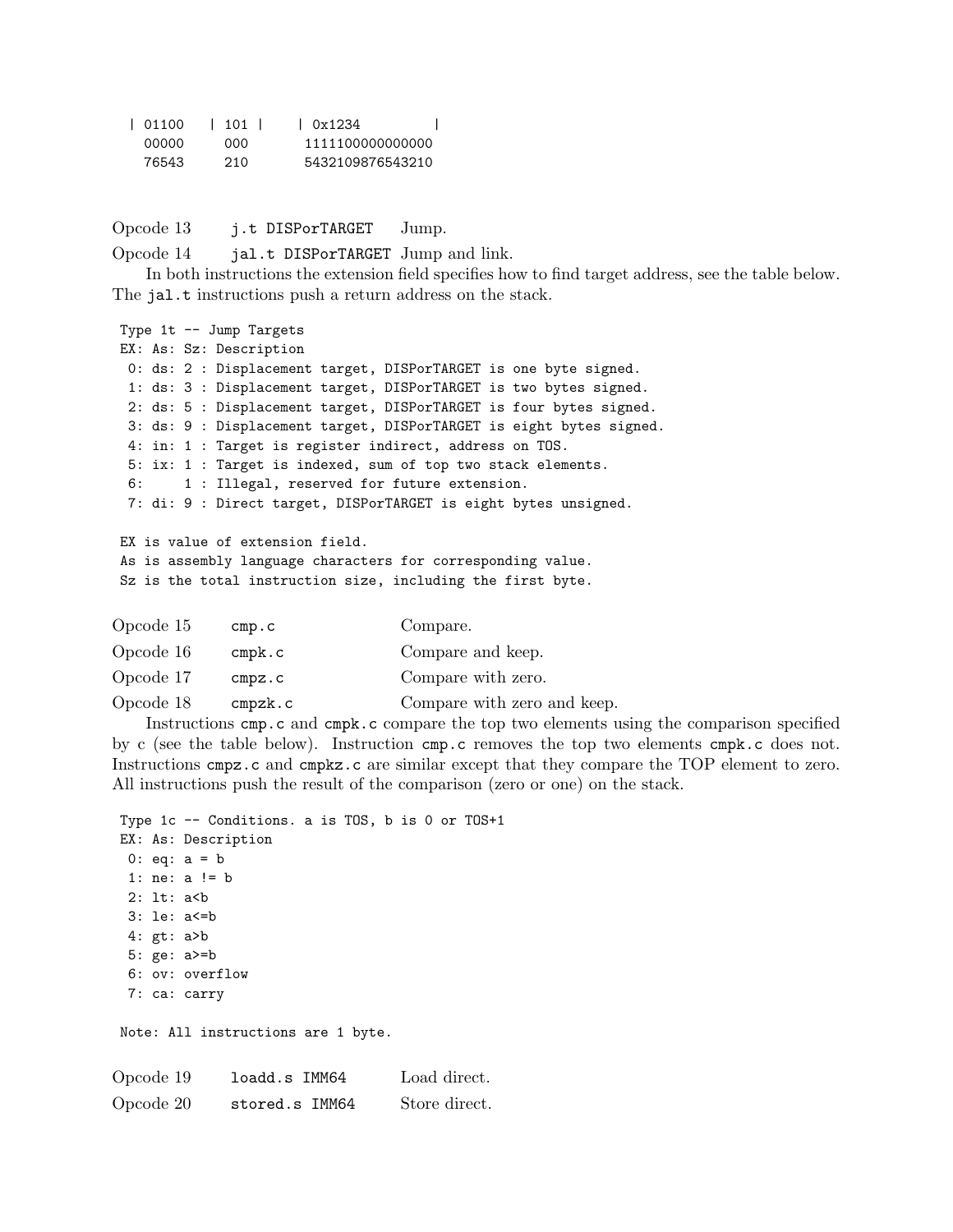Load or store from memory using address IMM64 (the immediate found in the following 8 bytes). The size and padding of the element to load is specified by s. (See the table below.)

Opcode 21 loado.s OFF8 Load offset.

Opcode 22 storeo.s OFF8 Store offset.

Load or store using the TOS + OFF8 as the address. The size and padding of the element to load is specified by s. (See the table below.)

Opcode 23 loadr.s Load register-indirect. Opcode 24 storer.s Store register-indirect.

Load or store using the TOS as the address. The size and padding of the element to load is specified by s. (See the table below.)

Type 1s -- Memory access size and padding. EX: As: 0: ub: One byte, unsigned. 1: uq: Two bytes (quarter word), unsigned. 2: uh: Four bytes (half word), unsigned. 3: uw: Eight bytes (word). 4: sb: One byte, signed. Illegal for stores. 5: sq: Two bytes, signed. Illegal for stores. 6: sh: Four bytes, signed. Illegal for stores. 7: : Illegal, reserved for future expansion. Sizes: 9 bytes: loadd.s and stored.s 2 bytes: loado.s and storeo.s 1 byte : loadr.s and storer.s Examples: # Stack: 0x1234 111 222 index.i # Stack: 0x1234 0x1234 111 222 loadr.uw # Stack 543210 0x1234 111 222 # 543210 is contents at memory 0x1234. rollu.2 # Stack 0x1234 543210 111 222 loado.uw 0x10 # Stack 540000 543210 111 222 # 540000 is contents at memory 0x1244. Coding Examples: loadr.uw # Coding of instruction above. First Byte | opcode | ext | | 10111 | 011 | 00000 000 76543 210 loado.uw 0x10 # Coding of instruction above.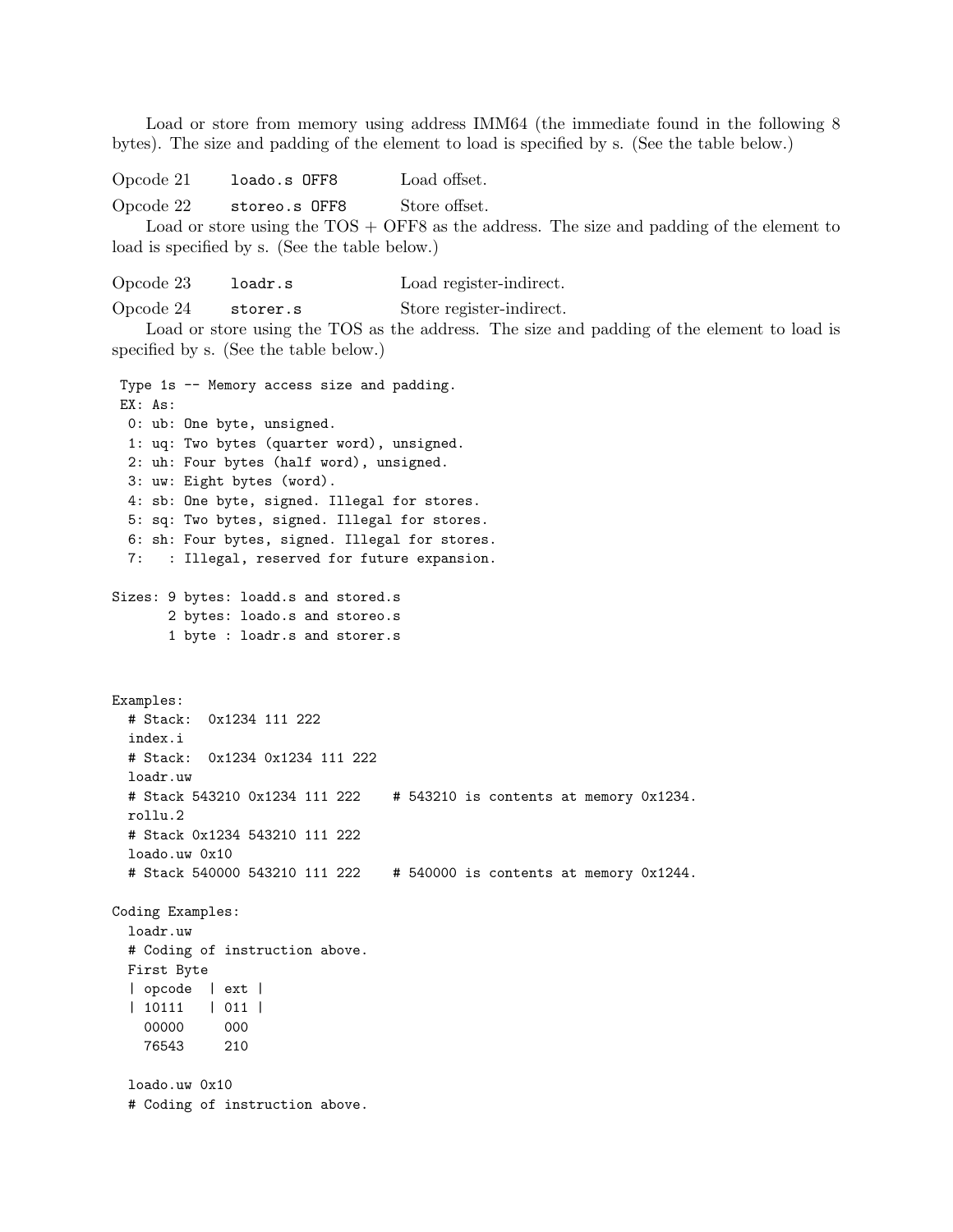| First Byte   | Second Byte         |  |          |  |
|--------------|---------------------|--|----------|--|
| opcode   ext |                     |  | I OFF    |  |
| 10011        | $\vert$ 100 $\vert$ |  | 0x10     |  |
| 00000        | 000                 |  | 00000000 |  |
| 76543        | 210                 |  | 76543210 |  |

Type 2 Instructions

There are 24 Type 1 instructions, leaving space for  $8(32 - 24) = 64$  Type 2 instructions. The Type 2 instructions use the extension field as part of the opcode. Some Type 2 instructions have immediates, and some do not.

Opcode 30, Ext 0 pop Pop Pop the stack.

```
Coding Example:
```

```
pop
# Coding of instruction above.
First Byte
| opcode | ext |
| 11110 | 000 |
 00000 000
 76543 210
```
Opcode 30, Ext 1 rolls SHIFT3 SIZE5 Roll small amount. Opcode 30, Ext 2 roll SHIFT8 SIZE8 Roll.

Rearrange the stack. Instruction rolls is two bytes but cannot perform all rolls (on a 32 element stack) whereas roll can perform any roll. A size exceeding 32 or a shift exceeding  $\pm 32$  is illegal.

Note that the two immediates used by rolls fit in one byte.

```
Coding Examples:
 rolls 2 19
 # Coding of instruction above.
 First Byte Second Byte
 | opcode | ext | | SHIFT3 SIZE5 |
 | 11110 | 001 | | 010 10011 |
   00000 000 000 00000
   76543 210 765 43210
Opcode 30, Ext 3 index DEPTH8 Push a copy of the stack entry at DEPTH8.
Opcode 30, Ext 4 sllv Shift left logical variable.
Opcode 30, Ext 5 srlv Shift left logical variable.
Opcode 30, Ext 6 srav Shift left logical variable.
   The TOS is shift by the amount specified in the low six bits of TOS+1. TOS+1 is removed.
```
Opcode 30, Ext 7 shift PAD1 DIR1 AMT6 Shift. (Combined shift left, right.)

If PAD1 is 1 shift is arithmetic. If DIR1 is 1 shift is left otherwise it is right. AMT6 is the number of bits to shift. Note that the immediates fit in oe byte.

Opcode 29, Ext x sub, mul, div Arithmetic operations.